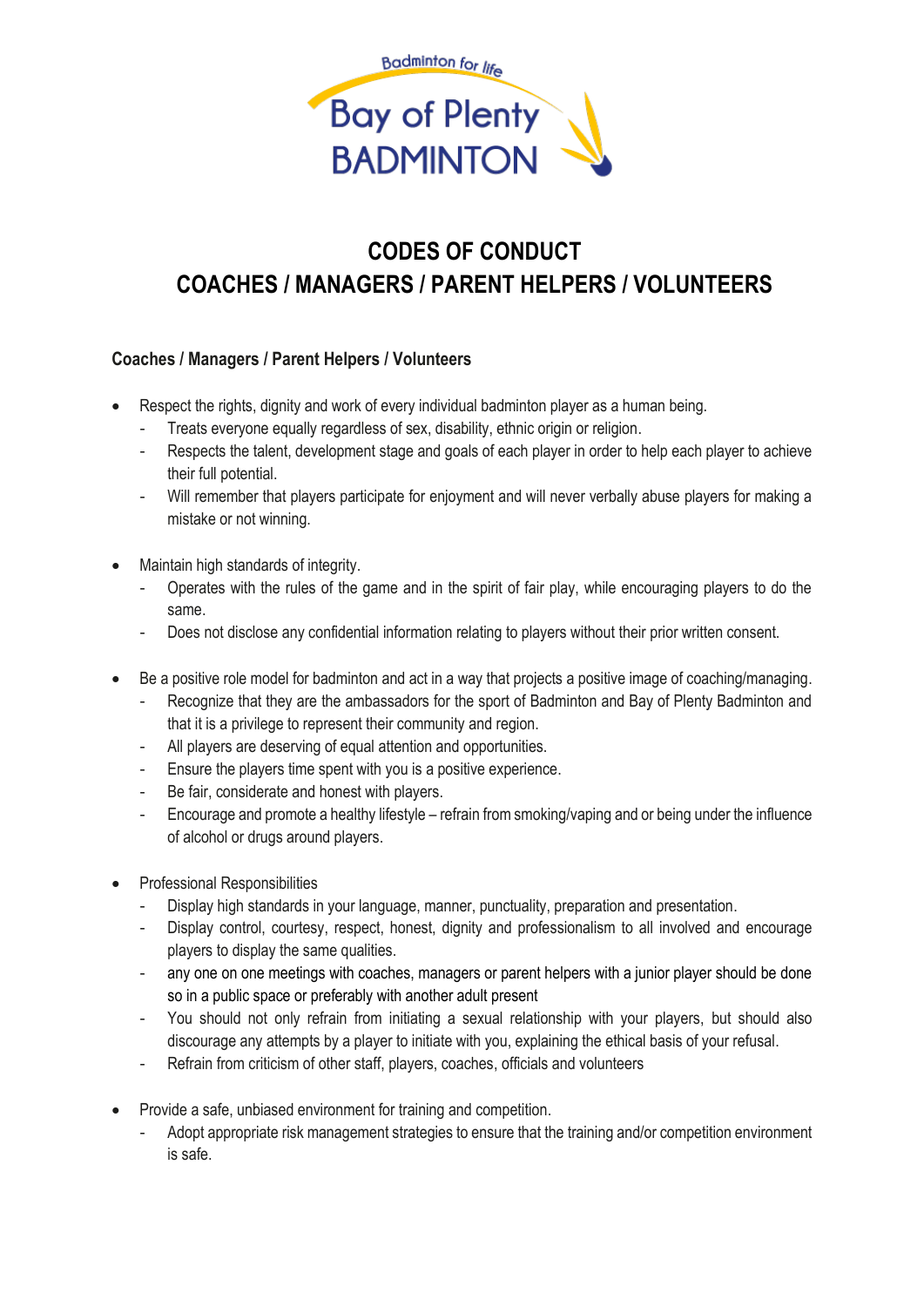- Ensure equipment, rules, training and the environment are appropriate for the age, physical and emotional maturity, experience and ability of players.
- Show concern and caution towards sick and injured players. Allow further participation in training and competition only when appropriate. Encourage players to seek medical advice when required.
- Maintain the same interest and support towards sick and injured players as you would healthy players.
- Protect players from any form of abuse.
	- Adhere to the Badminton NZ Child Protection Policy
	- Refrain from any form of verbal, physical or emotional abuse towards your players
	- Refrain from any form of sexual or racial harassment, whether verbal or physical
	- Do not harass, abuse or discriminate against players on the basis of their sex, marital status, sexual orientation, religious or ethical beliefs, race, colour, ethnic origins, employment status, disability or distinguishing features.
	- Any physical contact with players should be appropriate to the situation and necessary for the players skill development.
	- Be alert to any forms of abuse directed towards players from other sources while in your care.

### **Parents/Caregivers & Supporters**

- Will encourage child to play within the rules and respect officials' and coaches' decisions, remember that children learn best by example.
- Will give positive comments that motivate and encourage a player's efforts and performance.
- Will not arrive at the venue intoxicated or drink alcohol at junior matches.
- Will not use bad language, harass players, coaches, officials or other spectators nor criticise or ridicule player's performance after the game.
- Will lead by example and respect all players, coaches, umpires, administrators and spectators. Physical or verbal abuse of players, officials, coaches, volunteers and other supporters will not be tolerated.
- Recognize all volunteers who give up their valuable time and never publicly criticise volunteers or staff, rather raise personal concerns with Team Management or Northern Region committee officials in private.
- Will not interfere with or sidetrack the team or players during trainings or games.
- Will not coach the team or players during trainings or games unless requested to by the coach.
- Respect the rights, dignity and worth of all people involved in the game, regardless of their gender, ability or cultural background.

### **Breach of Codes of Conduct**

All those involved with Bay of Plenty Badminton should be proud of the codes of conduct, endeavour to follow it at all times and be prepared to discuss breaches direct with the offending party. Remember that the aim of the code is to guide, and not to punish, so these consequences are very much the "last resort".